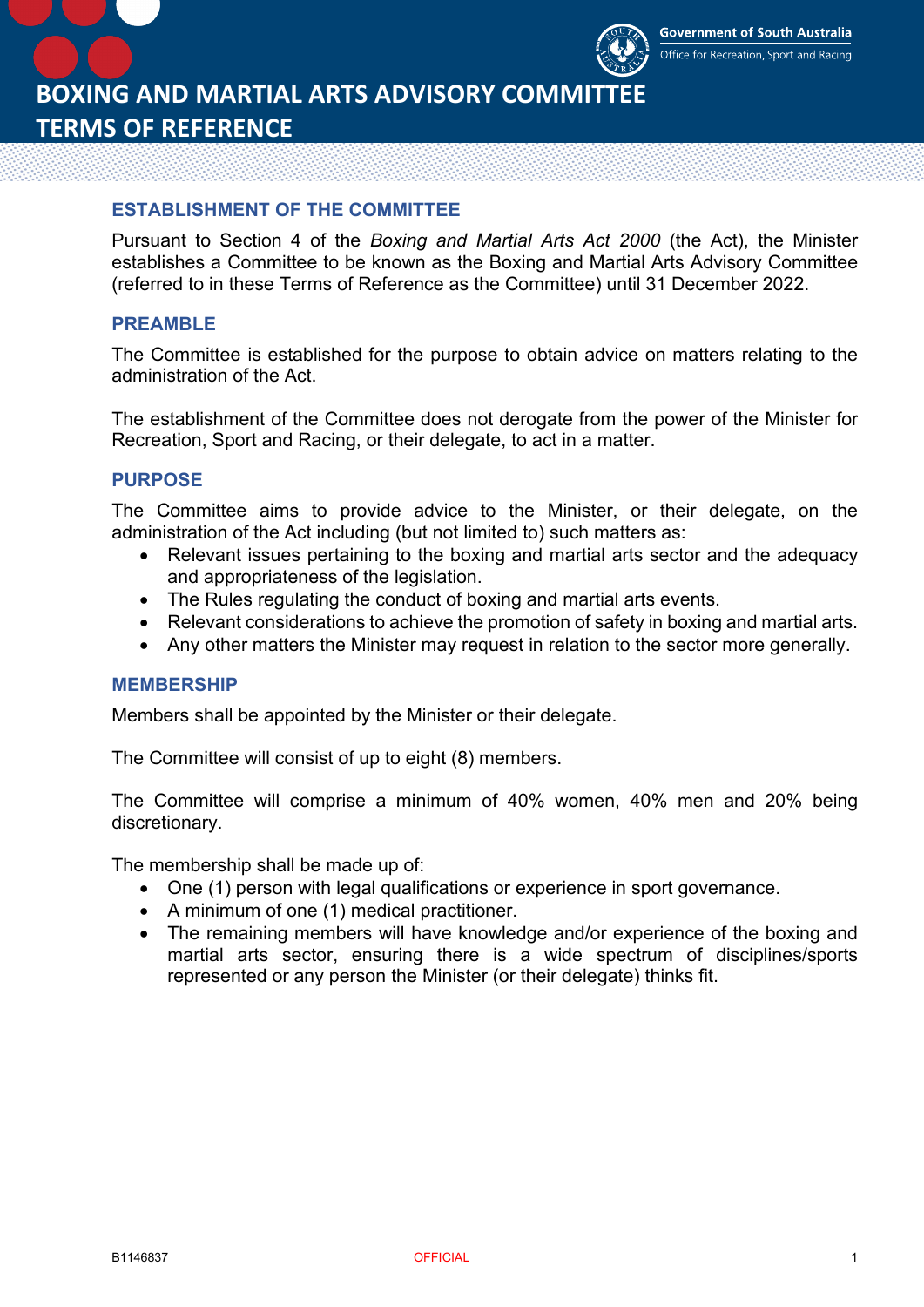

Any person who is currently licenced under the Act will be ineligible for appointment to the Committee.

Members will be appointed for a term of up to two (2) years, with half of the membership expiring every (1) year. The alternating tenure arrangements will assist with the effective management of the Committee through continuity of the Committee's operations across successive terms.

Where a casual vacancy occurs by resignation or otherwise, a member may be appointed by the Minister or their delegate for the remainder of the term of the member they have replaced.

All members of the Committee will be required to seek and maintain a Working with Children Check and a General Probity Check at all times.

### **CHAIRPERSON**

The Chair will be appointed by the Minister or their delegate.

The Chair, with the support of the Executive Officer, will ensure that all matters requiring action arising out of a meeting are appropriately addressed and co-ordinated with the Agency, as appropriate.

The Chair will ensure that the Executive Officer provides the Minutes of each meeting to the Minister and their delegate.

The Chair may delegate:

- Responsibility for an out-of-session task to a member or group of members who may consult with other such person(s) as appropriate; subject to the Minister's prior approval of the additional expenses.
- The Chair must advise the Committee of any such delegation at the next meeting of the Committee.

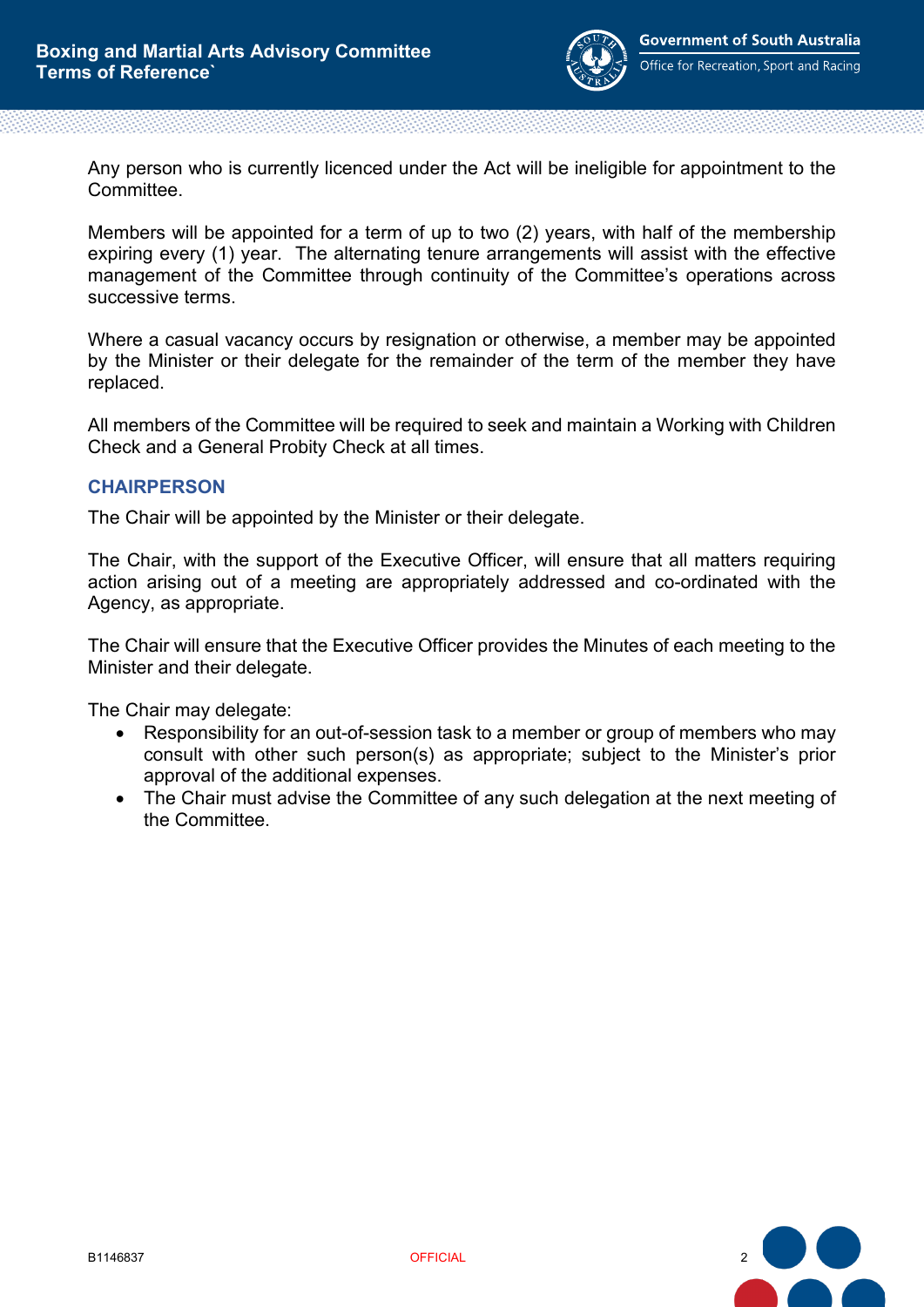

## **CONDUCT AND INTERESTS OF MEMBERS**

### **Duty to Act Honestly**

Each member will act honestly when performing their functions and strive to earn and sustain public trust.

Each member will perform the duties required of them and only use their influence for proper purposes.

Members must not improperly seek, accept or agree to accept a benefit from another person as a reward or inducement.

### **Confidentiality of Information**

Each member will treat matters discussed or considered by the Committee (including any papers prepared for and/or considered by the Committee) as confidential unless otherwise instructed by the Minister or their delegate.

Members may not discuss, distribute or release confidential information received in their capacity as a member to a person outside of the Committee (except to disclose to legal advisors to the extent necessary for the purpose of obtaining legal advice).

Members must not use information gained by virtue of their position on the Committee (now or in the future) with the intention of securing a benefit or detriment for themselves or somebody else.

#### **Duty with Respect to Conflict of Interests**

Each member will, on commencement and annually thereafter, complete a statement of potential conflict of interest (both direct and indirect).

A member who has a direct or indirect interest in a matter before the Committee must verbally disclose the interest to the appropriate meeting and on each occasion that the item is debated.

Members must not participate in decisions (including discussion or voting) in matters where they have an actual conflict of interests unless that interest is held in common with a substantial class of persons.

If a member wishes to seek advice about a possible conflict of interest before a meeting they should contact the Chairperson.

Members found to have breached the duties imposed on them may be removed from the Committee by the Minister.

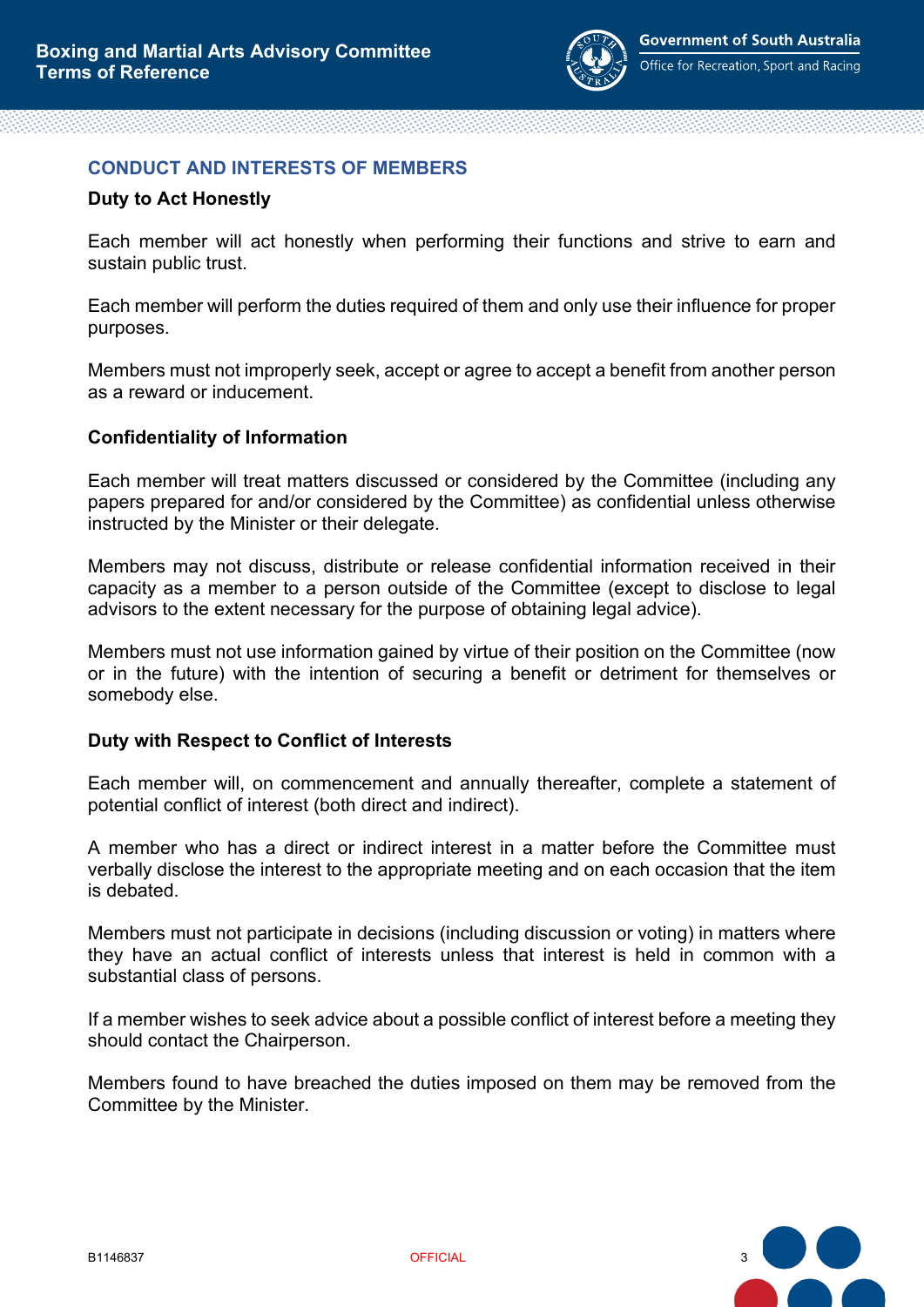

## **MEETINGS**

The Committee will meet at least bi-monthly or as required at the discretion of the Minister and/or their delegate.

Urgent matters may be dealt with out of session in a manner deemed appropriate by the Chair; such as, through teleconference, videoconference or an email meeting with an out of session paper.

Meeting dates will be set at the first meeting of each calendar year.

# **DECISION MAKING**

Decisions at a meeting will be made by the consensus and then, if necessary, be decided by a majority of votes cast by the members present at the meeting and entitled to vote. Each member will have a single deliberative vote. No other meeting participant may cast a vote (i.e. Executive Officer or Invited Guests).

No member eligible to vote on a motion before the Committee (that is those members present at the meeting without a conflict) has a right to abstain from voting.

# **EXECUTIVE OFFICER SUPPORT**

The Agency shall provide support to the Committee through the provision of an Executive Officer nominated by the Chief Executive.

The Executive Officer will provide the following services in support of the Committee's objectives and outcomes:

- Coordination and preparation of agendas, papers and minutes.
- Coordination of all meeting logistics at the direction of the Chair.
- Monitoring of progress and coordination of resolutions and action item outcomes for the Committee.
- Reviewing and providing recommendations to the Chair regarding preparation of papers and reports where appropriate.
- Supporting the Chair to ensure that all matters arising out of meetings that required action are appropriately addressed.
- Management of the Committee's activities including adherence to all compliance and reporting requirements.
- Communicate and oversee relevant financial issues relating to the Committee.

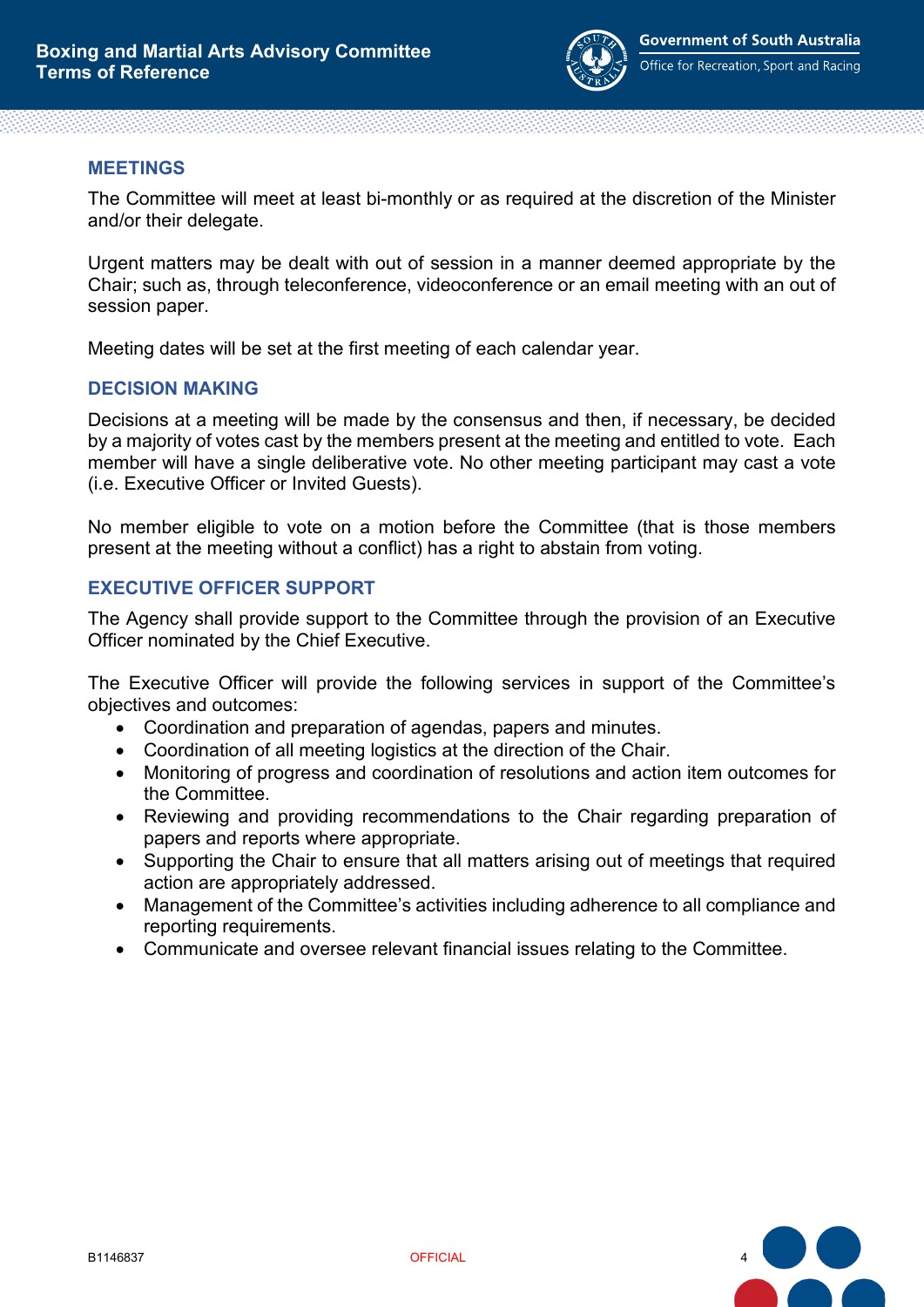

# **ACCESS AND DOCUMENTS**

The agenda and meeting papers will be provided to each member of the Committee a minimum of fourteen (14) days' prior to a scheduled meeting date.

- The Executive Officer will call for ordinary agenda items from the Minister or their delegate, not less than six (6) weeks before the planned meeting date.
- The Chair, through the Executive Officer, will call for ordinary agenda items from Committee Members not less than four (4) weeks before the planned meeting date.
- The agenda and the relevant meeting paper will be provided to any invited guest.
- Late agenda items may be accepted at the discretion of the Chair.

Each ordinary agenda item should be supported by an explanatory paper.

- Papers for ordinary agenda items must be submitted by members to the Executive Officer not less than twenty-one (21) days before the meeting date.
- Papers for late agenda items will be distributed to Committee members not less than twenty-four (24) hours prior to the meeting.

The draft minutes will be provided to all members of the Committee for comment within five (5) days after a meeting.

- Draft minutes will be provided to the Minister or their delegate by the Agency and tabled at the next meeting of the Committee for endorsement as a true and correct record of that meeting:
- All business papers of meetings of the Committee:
	- o Will be treated as confidential.
	- o Must be recorded by the Executive Officer on Objective as an official record of business.

## **REPORTING**

The Committee will report through the Chief Executive, Office for Recreation, Sport and Racing as the delegate for the Minister.

The Committee must make a report of their activity annually. The report will be incorporated into the Agency's Annual Report.

This Committee, its members and their remuneration must be registered by Governance on the whole-of-government Boards and Committee Information System (BCIS):

- Such information will be reported annually to the Parliament and published on the Department of Premier and Cabinet website.
- Members of the Committee are advised that their personal details are collected for the purposes of inclusion on the BCIS.

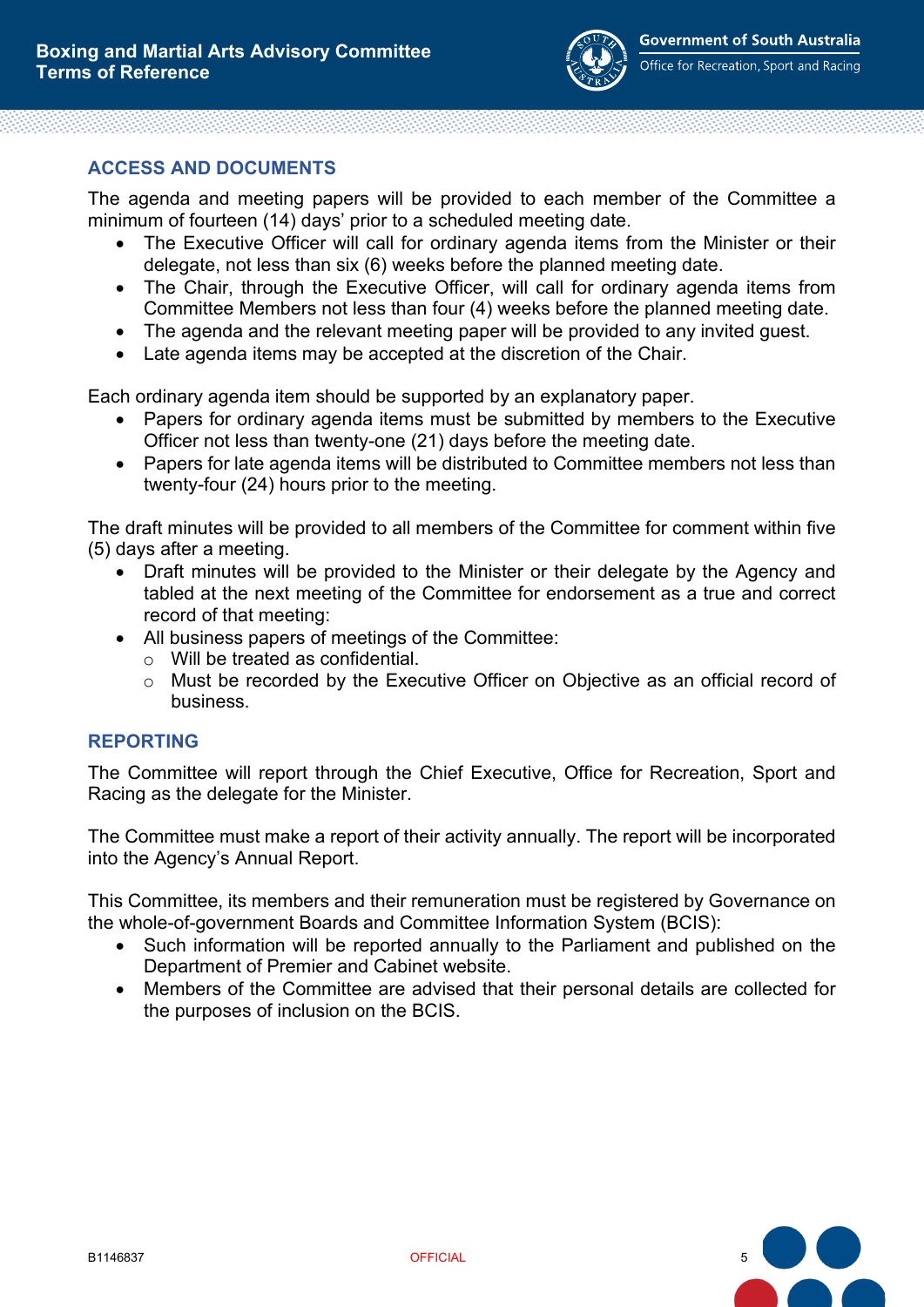

### **REMUNERATION OF MEMBERS**

Remuneration of committees is determined in accordance with *PC016 Remuneration for Government Appointed Part-Time Boards and Committees* and the *Cabinet-Approved Remuneration Framework*.

This Committee is assessed as being a **Category 2, Level 3** Committee under that Framework as it:

- Provides policy and/or operational advice to a Minister or agency chief executive in important matters which impact on the well-being of a section of the South Australian community or industry sector.
- Advises on the adequacy of the statutory provisions under which they were created.
- Regulates standards of importance in the community.

No 'government employee' is entitled to be paid for membership of the Committee without the specific approval of the Chief Executive of the Department for Premier and Cabinet and the support of the Minister.

In accordance with that Framework, all members of a Category 2, Level 3 Committees who are not government employees or who hold an exemption from the Minister will receive remuneration for each meeting at which they are present at a sessional rate, which may be amended by the Chief Executive of the Department of Premier and Cabinet from time to time.

Sessional fees are expressed as an amount per four-hour session based on the assumption that committee meetings generally last four hours.

Sessional fees will be paid in the following proportions based on the duration of Committee meetings:

| <b>Meeting Duration</b> | <b>Payment</b>                                                                                                                                              |
|-------------------------|-------------------------------------------------------------------------------------------------------------------------------------------------------------|
| Less than 2 hours       | Payment of the hourly rate for each completed or<br>partially completed hour.                                                                               |
| Between 2 and 4 hours   | Payment of the sessional rate in full.                                                                                                                      |
| More than four hours    | Payment of the sessional rate in full for the first<br>four hours. Payment of the hourly rate for each<br>completed or partially completed hour thereafter. |

At the time of adoption of these Terms of Reference, the rates for Category 2, Level 3 Committee are:

- \$221 per session (\$55.50/hr) for the Chair.
- \$177 per session (\$44.00/hr) for ordinary members.

Each sessional fee includes up to three (3) hours meeting preparation time for which no additional remuneration is payable.

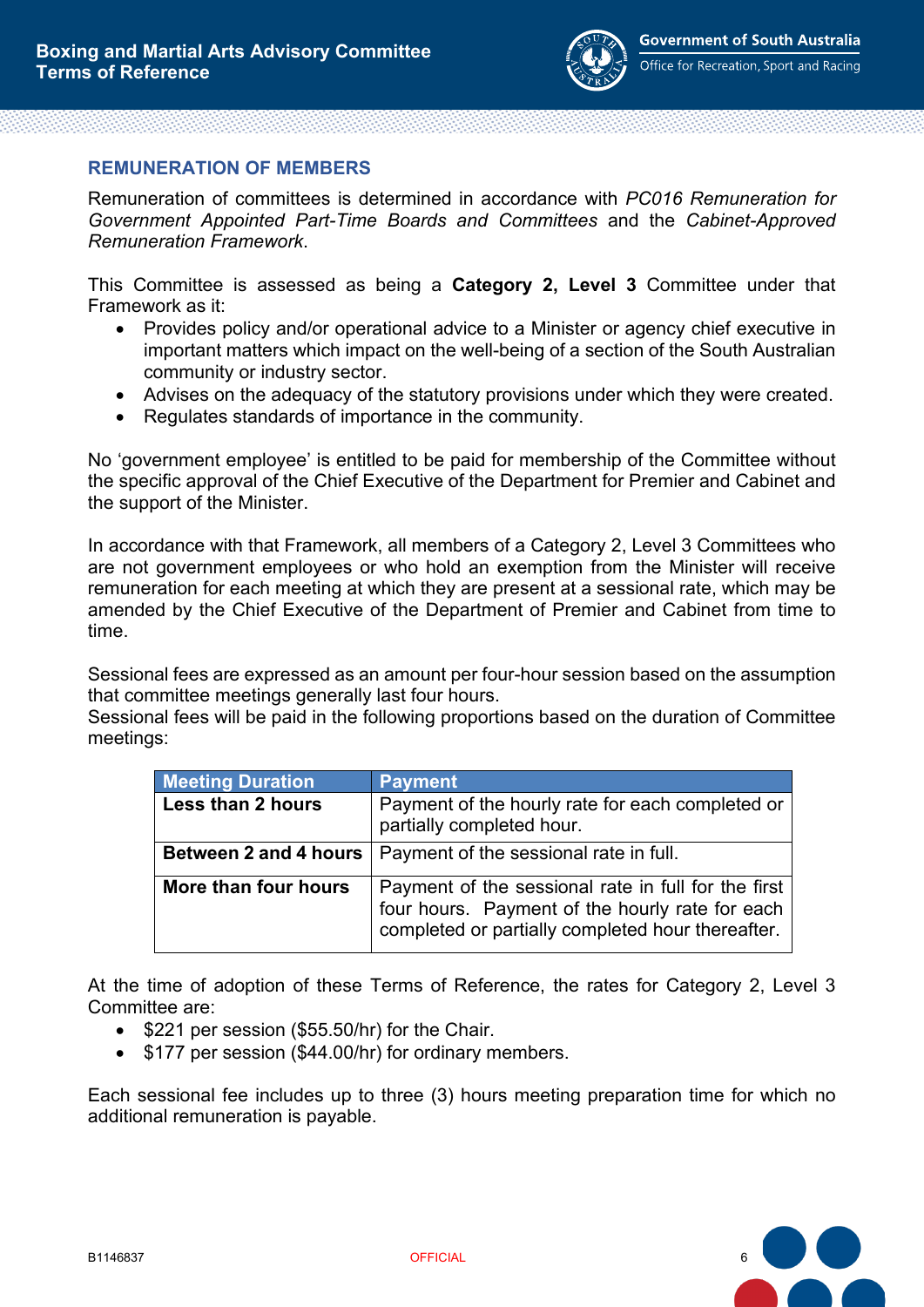

Payment for out-of-session duties must be approved, in advance, by the Minister on recommendation of the Chief Executive. In considering a recommendation to the Minister, the Chief Executive must seek confirmation of the appropriateness of any arrangement by the Chief Executive of the Department of Premier and Cabinet (as the person responsible for government boards and committees).

Superannuation may be payable to adult members once they are paid at least \$450 in a month which may be paid in the form of a salary sacrifice arrangement to be exempt from income tax.

Members required to travel distances of greater than 40 kilometres one-way to attend meetings are entitled to reimbursement of reasonable travel, meal and accommodation expenses in accordance with Commissioner's *Determination 3.2. Employment Conditions – Remuneration – Allowances and Reimbursements*

## **LIABILITY AND INSURANCE**

No civil liability attaches to members of the Committee for acts or omissions in the exercise of their official duties.

This Committee must be declared in the annual SAICORP questionnaire.

In the event of a bodily injury or death to a member in the course of their official duties (including travel to and from) members are covered for Personal Accident under the government's insurance and risk management arrangements (SAICORP).

In the event of injury, some non-Medicare medical expenses may be payable.

| <b>Agency</b>                     | Means the Agency responsible for the administration of the Boxing and Martial<br>Arts Act 2000.                                                                                                                                                                                                                                                                                                                                                                                                           |
|-----------------------------------|-----------------------------------------------------------------------------------------------------------------------------------------------------------------------------------------------------------------------------------------------------------------------------------------------------------------------------------------------------------------------------------------------------------------------------------------------------------------------------------------------------------|
| <b>Associate</b>                  | Takes the same meaning defined by the Public Sector (Honesty and<br>Accountability) Act 1995:<br>Your spouse or domestic partner.<br>Your relatives.<br>$\bullet$<br>The relatives of your spouse or domestic partner.<br>$\bullet$<br>A body corporate in which you or your associates hold shares worth at<br>least ten percent of the value of the body corporate.<br>Trustees of a trust of which you or your associates are beneficiaries, or<br>A person declared by regulation to be an associate. |
| <b>Direct Interest</b>            | Means an interest in a matter that is held by the Member.                                                                                                                                                                                                                                                                                                                                                                                                                                                 |
| <b>Domestic</b><br><b>Partner</b> | Takes the same meaning defined by the Family Relationships Act 1975,<br>whether declared as such under that Act or not:<br>The person is, on that date, in a registered relationship with the other;<br>or<br>The person is, on that date, living with the other in a close personal<br>relationship and                                                                                                                                                                                                  |

# **DEFINITIONS**

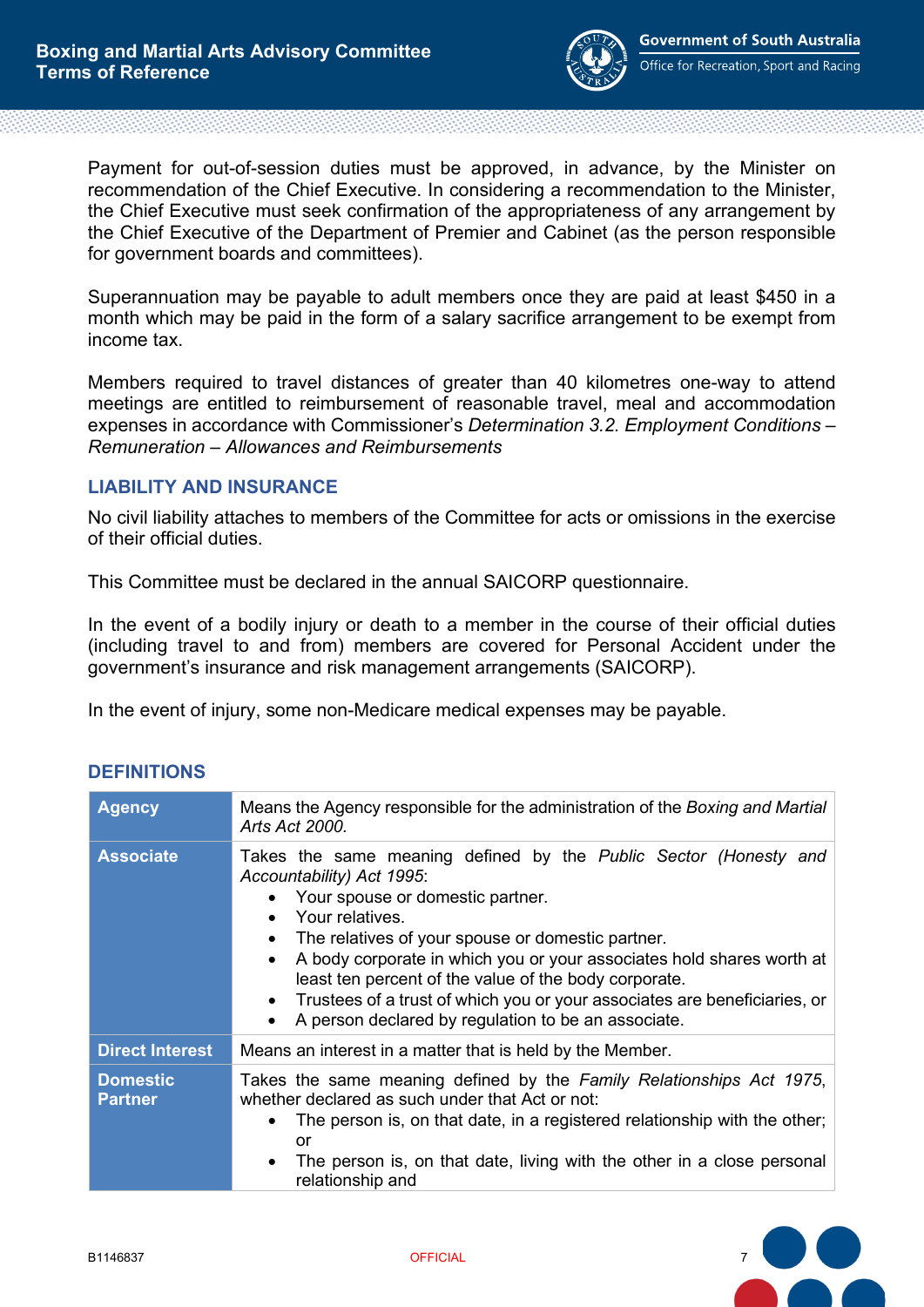

Office for Recreation, Sport and Racing

|                                      | The person:<br>$\circ$<br>• Has so lived with the other continuously for the period of 3 years<br>immediately preceding that date.<br>Has during the period of 4 years immediately preceding that<br>$\blacksquare$<br>date so lived with the other for periods aggregating not less than<br>3 years.<br>$\circ$ A child, of whom the 2 persons are the parents, has been born<br>(whether or not the child is still living at that date).                                                                                                                                                                                                                                                                                                                                                                                                                                                                                                                                                                                                                    |
|--------------------------------------|---------------------------------------------------------------------------------------------------------------------------------------------------------------------------------------------------------------------------------------------------------------------------------------------------------------------------------------------------------------------------------------------------------------------------------------------------------------------------------------------------------------------------------------------------------------------------------------------------------------------------------------------------------------------------------------------------------------------------------------------------------------------------------------------------------------------------------------------------------------------------------------------------------------------------------------------------------------------------------------------------------------------------------------------------------------|
| <b>Indirect</b><br><b>Interest</b>   | Means an interest in a matter that is held by an Associate of a Member.                                                                                                                                                                                                                                                                                                                                                                                                                                                                                                                                                                                                                                                                                                                                                                                                                                                                                                                                                                                       |
| <b>Government</b><br><b>Employee</b> | Means any person employed by a State Government organisation. This<br>includes, but is not limited to:<br>Employees of State Government departments and agencies.<br>$\bullet$<br>Employees of public hospitals and health services.<br>$\bullet$<br>Employees of public schools and TAFE colleges.<br>$\bullet$<br>Employees of the South Australian Ambulance Service.<br>$\bullet$<br>Employees of the Metropolitan Fire Service, Country Fire Service or<br>$\bullet$<br>State Emergency Service.<br>Members of South Australia Police.<br>$\bullet$<br>Staff of State Government boards, committees, statutory authorities<br>$\bullet$<br>and public corporations.<br>Members of Parliament or Legislative Council and their employees.<br>$\bullet$<br>Staff of either House of Parliament.<br>$\bullet$<br>Members of the judiciary.<br>$\bullet$<br>Any person whose position is created by or under an Act of the<br>$\bullet$<br>Parliament of South Australia (other than the Local Government Act<br>1999 or an Act pertaining to a university). |
| <b>Relative</b>                      | Takes the same meaning defined by the Public Sector (Honesty and<br>Accountability) Act 1995:<br>Your spouse or domestic partner.<br>$\bullet$<br>Your parents, grandparents, and other remoter linear ancestors.<br>$\bullet$<br>Your children, grandchildren, and other remoter linear descendants.<br>Your brothers and sisters.<br>$\bullet$                                                                                                                                                                                                                                                                                                                                                                                                                                                                                                                                                                                                                                                                                                              |
| <b>Spouse</b>                        | Takes the same meaning defined by the Public Sector (Honesty and<br>Accountability) Act 1995, which states that a person is the spouse of another<br>if they are legally married.                                                                                                                                                                                                                                                                                                                                                                                                                                                                                                                                                                                                                                                                                                                                                                                                                                                                             |

# **RELATED LEGISLATION AND DOCUMENTS**

### **Legislation**

- *Boxing and Martial Arts Act 2000*
- *Boxing and Martial Arts Regulations 2015*
- *Criminal Law Consolidation Act 1935*
- *Public Sector Act 2009*
- *Public Sector (Honesty and Accountability) Act 1995*